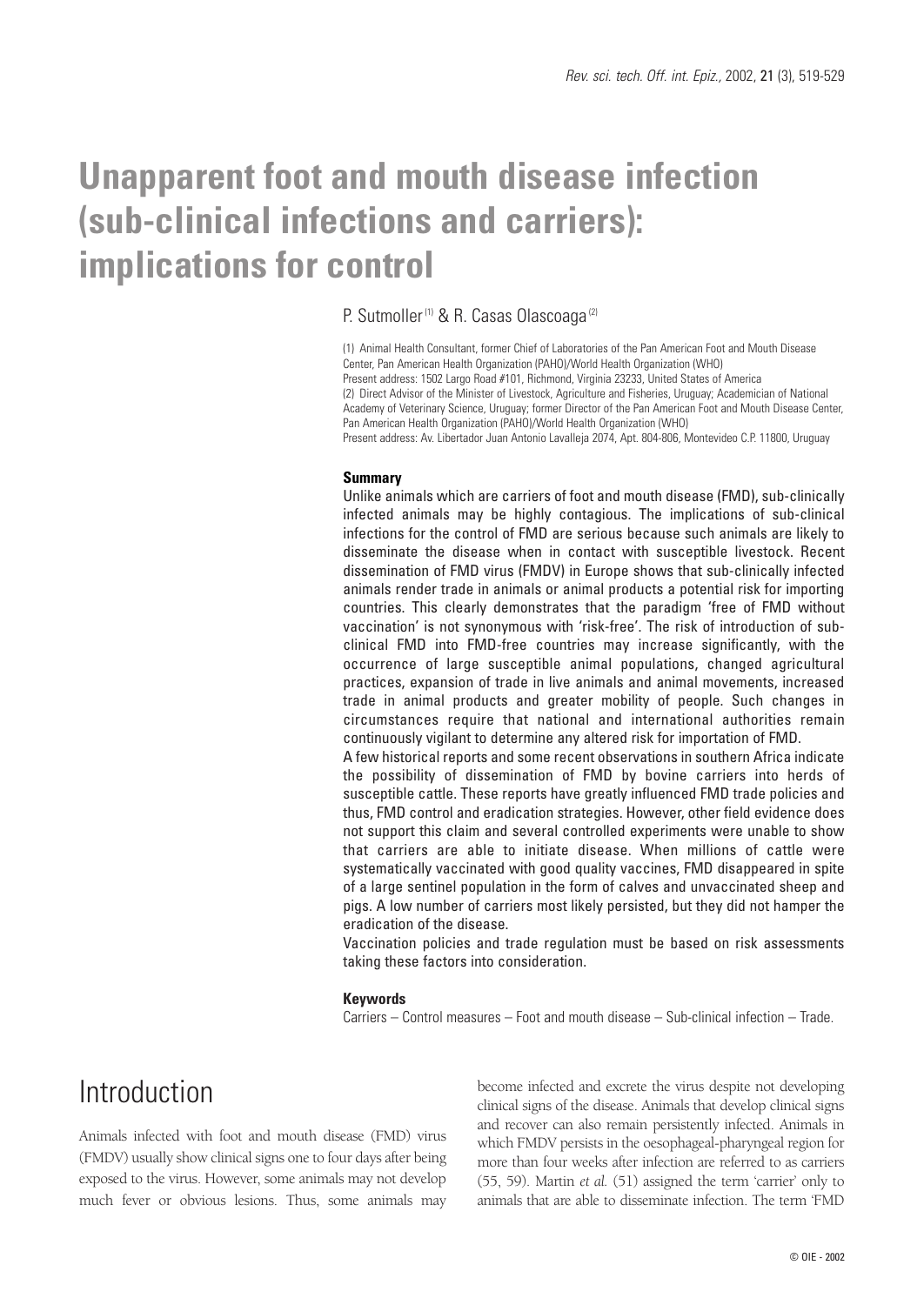than African buffalo (*Syncerus caffer*) and cattle in southern Africa (65, 66), has never been convincingly demonstrated. The term 'carrier' will be used throughout this paper, but with the understanding that this does not imply that such animals are necessarily contagious.

## Sub-clinical infection

Infection of animals with FMDV where that event is not followed by clinical disease may be a result of the following:

– species in which clinical signs and lesions either do not occur or are difficult to observe

– characteristics of the virus strain involved (17, 20)

– exposure of partially immune populations (i.e. populations with low levels of herd immunity following vaccination) to infection.

Henderson (41) observed that a high proportion (11%, n = 411) of susceptible cattle exposed by contact to a variety of strains did not develop FMD, indicating that some individuals are apparently refractory to development of clinical disease. However, strain differences were observed with regard to spreading power or invasiveness as measured by the frequency of non-reactors and the mean incubation period of the reactors.

Unlike carrier animals, acutely infected animals that do not develop clinical disease may be highly contagious and able to disseminate infection. Recent examples of the epidemiological importance of sub-clinical infections are the spread of FMD in the United Kingdom (UK) and the subsequent spread of the disease to other countries. Foot and mouth disease was confirmed in the UK in pigs showing clinical signs at an abattoir in late February 2001 (36). The strain concerned was identified as the pan-Asian lineage of type O. The date of introduction into the UK is unclear, but back-tracing of infection suggests that the primary cases of infection may have occurred in early February in swill-fed pigs at a location situated 350 km from the abattoir (36).

Although there has been considerable speculation that FMD was present in sheep in the UK before February, evidence for this is weak. Subsequent spread possibly occurred from the infected pig farm to sheep on nearby mixed livestock farms (36). Some of these sheep moved through several markets, including the busiest sheep market in Europe in the middle of February. This resulted in dissemination of the virus in widespread locations from the south of Scotland to the southwest of England, and via traded animals to Northern Ireland and France and, eventually, the Netherlands (42).

The Netherlands imported calves from Ireland in late February 2001. The following day, the shipment of calves was delivered to several locations in the Netherlands. According to European Union legislation, the calves had to make a rest stop, which happened to be in a rest-station at Mayenne in the west of France, the place where the first outbreak of FMD on mainland Europe was diagnosed in the middle of March (42).

Goats on a farm in the centre of the Netherlands developed FMD a few days after the farm had received calves from Mayenne. Although no clinical signs of FMD were apparent, three of the five calves had antibodies suggesting that they had been infected. The diagnosis of FMD in goats was confirmed by laboratory tests five days later (42). Unfortunately, the calves were not tested to determine whether the FMDV was present in their throats. It can only be assumed at this point that the disease probably entered the Netherlands through subclinically infected fattening calves that spread the infection to goats housed adjacently.

An interesting reference to Greece, cited by Barnett and Cox (13) states that FMD infection might have occurred asymptomatically in sheep between 1994 and 1995.

As illustrated by the above episodes in the UK, the Netherlands and possibly Greece, the implications of sub-clinical infection for the control of FMD are serious, demonstrating that no trade in animals or animal products can take place without the risk of importing FMD. Although the status 'country or zone free of FMD where vaccination is not practised' is the category most sought after by many regions and countries, this experience clearly demonstrates that the paradigm 'free of FMD without vaccination' is not synonymous with 'risk free'.

Foot and mouth disease could be introduced into a zone or country anywhere in the world by the introduction of subclinically infected animals. In addition, the risk of introducing FMD by either clinically or sub-clinically infected animals increases significantly with the following:

– the creation of large susceptible animal populations (e.g. through non-vaccination policies) and changed agricultural practices (e.g. intensification of livestock production and global trade of livestock)

– the persistence of endemically infected regions that endanger those susceptible populations

– expansion of trade in live animals and animal products

– greater mobility of people.

Periodical adjustments of existing policies based on risk assessments are needed. In this way, optimal effectiveness of national and international preventive measures can be achieved. Revised rules should not create unacceptable risks for trade partners but, at the same time, prevention and control of FMD should be conducted with the least disruption of the farming community or the rural economy.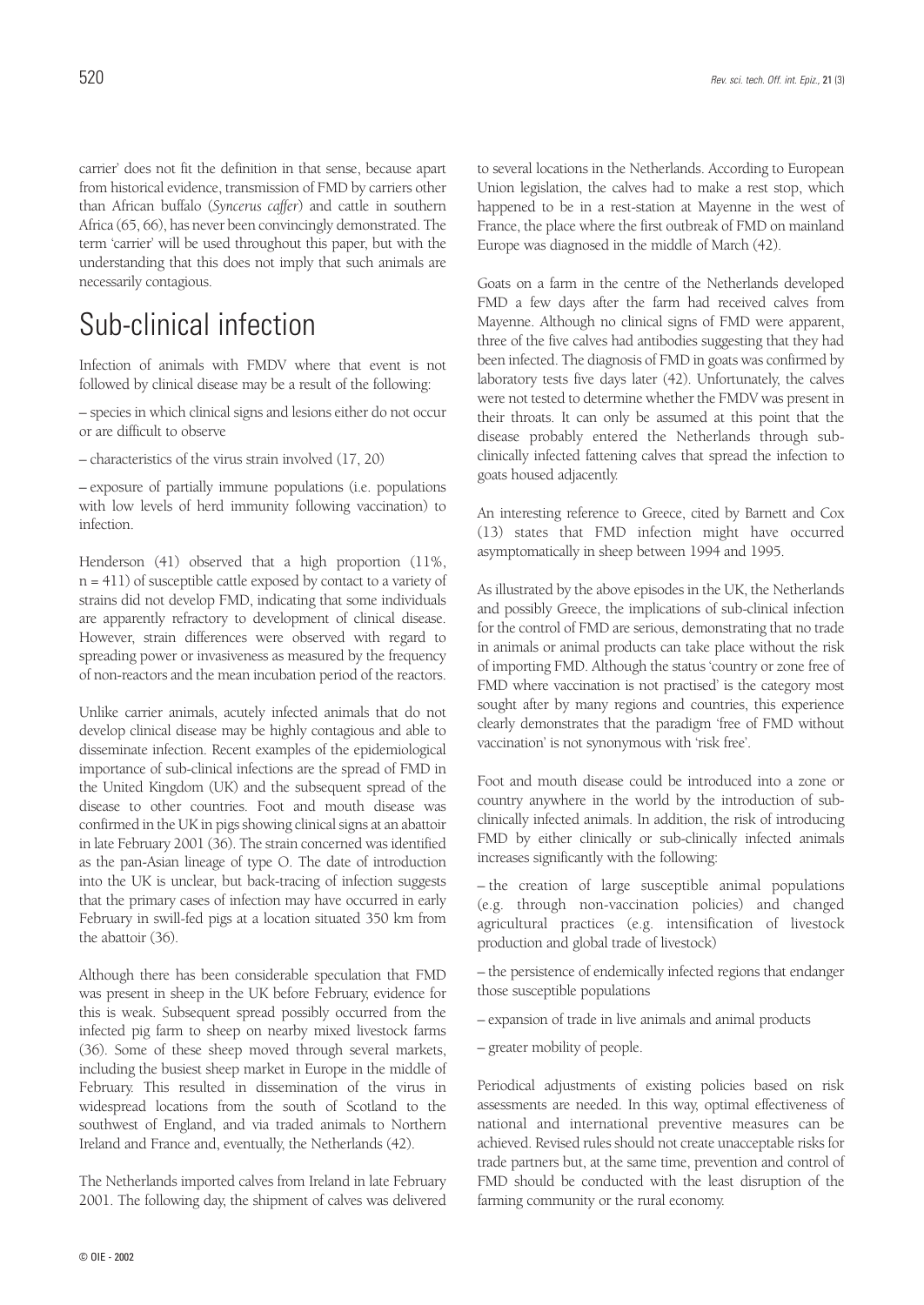Sub-clinical infection of sheep is of particular importance as demonstrated by the involvement of these animals in the FMD epidemic which occurred in the UK in 2001. This suggests that FMDV may have continued to circulate in flocks for some time without the appearance of clinical signs before finally disappearing. In North Africa and the Middle East, this applies equally to goats.

### **Strain characteristics**

Bouma and Dekker infected calves with an O type virus isolated in the Netherlands (20). The animals developed some minor clinical signs after intranasal exposure that might not have been recognised by the farmer or diagnosed as FMD by a veterinarian. Calves in contact remained clinically normal and did not develop detectable antibody. These findings are consistent with field observations in the Netherlands and prove that sub-clinical infections of calves may be common with this strain of virus.

In the experience of the authors, the clinical and epidemiological characteristics of the type O virus prevalent in the Netherlands and the UK in 2001 showed similarities with strains used as modified live virus vaccines during the 1960s in South America. The virulence of these vaccine strains was reduced for cattle by serial passage in foreign hosts (21). Not all vaccinated cattle developed antibodies, even though the virus could later be recovered from such animals (10, 11). The subclinical infection of cattle caused by these strains was also sometimes transmitted to contact cattle, with or without subsequent development of antibody. It was not unusual for pigs to contract FMD on farms where cattle were vaccinated with modified live strains, although the cattle remained asymptomatic.

Beard and Mason established the genetic basis for the pigspecific pathogenicity of the O strain isolated from the 1997 FMD outbreak in Taipei China (17). The virus recovered from infected pigs was unable to infect bovine thyroid cell cultures or to cause typical disease in cattle following inoculation into the epithelium of the tongue. They found this virus to be a deletion mutant similar to that which occurred in the abovementioned chicken embryo-adapted live virus vaccines strains used in South America (54). With regard to the possible origin of strains with a tendency to cause sub-clinical infection, there is speculation as to whether such strains could have arisen naturally or were man-made and escaped into the environment.

## Persistent infection

### **Cattle**

For more than 100 years, cattle that recovered from FMD were thought to be able to initiate outbreaks of the disease (33, 55, 58). This suspicion was raised because of outbreaks that occurred in countries or areas free of FMD after the introduction of healthy convalescent cattle from regions where the disease had occurred.

An interesting observation was made in the UK after the serious 1922 to 1924 FMD epizootic (58). Given the extent of the epidemic, the traditional slaughter policy was partly abandoned and 105 infected farms were isolated, without slaughter. From these farms, eight months later, a convalescent bull and a heifer were sold to a district where no disease had been observed. After introduction of these animals into the new herd, FMD occurred and was attributed to these animals.

Furthermore, imported Brazilian zebu cattle were probably the source of an outbreak in Mexico in the late 1940s (10, 24). Finally, there is evidence of involvement of (non-vaccinated) persistently infected cattle in outbreaks caused by South African Territories (SAT) 2 strains in Zimbabwe (62, 65), but this may be a special case related to SAT type viruses, not documented for types O, A and C of FMDV.

In the late 1950s and early 1960s, studies showed that in countries with endemic FMD, virus could be isolated from the mucous and cellular material collected from the oro-pharyngeal region of as many as half of the cattle population that had recovered from FMD (19, 57). In general, this was found to be true for all seven FMD serotypes (63). However, depending on the virus strain, breed of cattle and local circumstances, figures may vary and individual cattle will show differences in duration and level of virus in probang samples.

Reported or suspected FMDV dissemination by carriers in countries having experienced FMD outbreaks mostly occurred prior to 1960, during the era before introduction of vaccination, i.e. when a high proportion of recovered animals were carriers. Later, the introduction of vaccination drastically reduced the morbidity rate and the amount of virus circulating in livestock populations. Anderson *et al.* found that the incidence of carriers in a vaccinated zone of Kenya was 0.49% as compared to 3.34% in a non-vaccinated area (3).

In the early 1960s, before the start of the systematic vaccination programmes in Brazil, virus-positive probang samples were commonly recovered from over 50% of the cattle (57). Two decades later, in 1983 and 1984, when vaccination programmes were intensified, probang sampling of several hundreds of cattle in endemic areas of Brazil resulted in only a very small number of positive samples (M. Obdeijn da Silva, personal communication). Similar results were obtained when throat swabs were collected from slaughter cattle for virus isolation (P. Augé de Mello and M. Obdeijn da Silva, personal communication).

In countries where FMD was eradicated by systematically vaccinating the cattle population, transmission of disease from carrier cattle to sentinel unvaccinated young cattle or to other susceptible species that had not been vaccinated (pigs, sheep,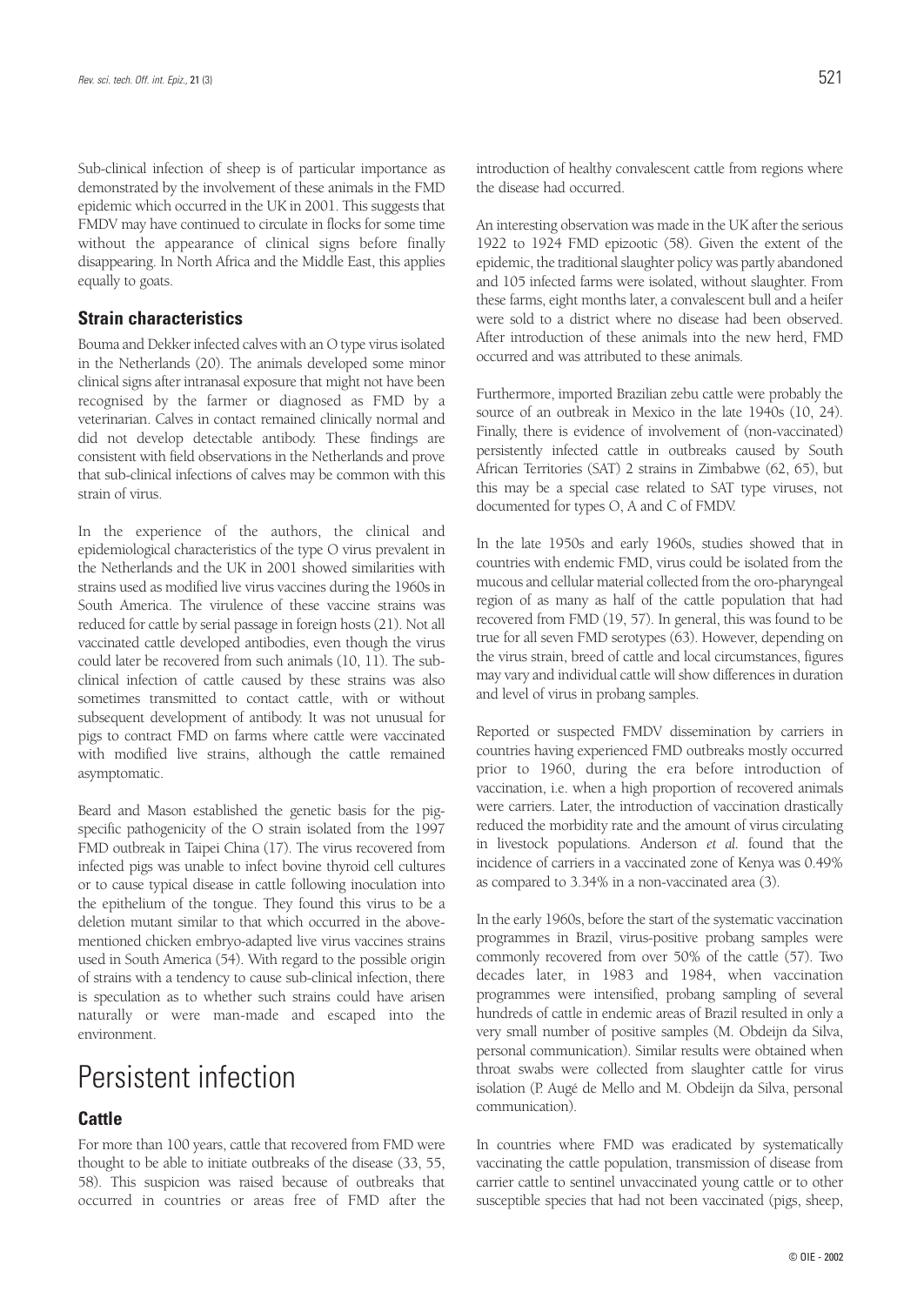Sutmoller and McVicar performed controlled experiments in the hope of showing that carriers could initiate disease (60). However, close contact exposure of susceptible animals (cattle and pigs) with carrier cattle did not result in disease transmission. Even under circumstances where the carrier cattle and the susceptible contacts were stressed in various ways, including administration of corticosteroids, transmission failed to occur. The feet of the contact pigs were traumatised and they were also fed swine *Ascaris* larvae in order to provide stress and a suitable entry site for the virus. Other authors have also reported on the failure of attempts to demonstrate FMD transmission from persistently infected cattle to susceptible cohorts (1, 16, 19, 25, 43, 63). Many more attempts at carrier transmission have probably been made and not reported because of negative findings. Thomson pointed out that carrier transmission could simply be an infrequent stochastic phenomenon (63).

Except for the observation by Hedger and Condy (40) that two carrier buffalo infected in-contact cattle after long-distance transportation, there is little evidence that stress induces or increases FMDV excretion. Attempts to mimic stress reactions with corticosteroid treatments have resulted in decreases in virus in probang samples (9). In fact, FMDV rapidly became undetectable in the carrier cattle following corticosteroid treatment. Furthermore, when super-infected with virulent infectious bovine rhinotracheitis (IBR) virus, cattle persistently infected with FMDV failed to transmit FMDV to susceptible cattle with which they were in contact (47).

Thus, considering historical evidence, field observations and experimental results, transmission of FMDV by carrier cattle is a rare event in the opinion of the authors.

## **Sheep and goats**

Persistent infection in sheep and goats has been less extensively studied than in cattle. Flückiger pointed out the possible role of carriers in other species such as goats (32). In general, sheep and goats develop persistent infection less frequently, and for shorter periods than cattle, and the carrier state lasts from 1 to 5 months only (23). However, in some animals, the carrier state may last up to 12 months (48, 56). Unequivocal evidence of transmission from carrier sheep or goats has never been demonstrated under experimental situations or in the field (1, 16, 56). Therefore, the risk associated with the failure to detect such animals is negligible.

## **Pigs**

Convalescent or vaccinated pigs have never been shown to be persistently infected using conventional tests. Furthermore, such pigs have never been incriminated as a cause of outbreaks. This was challenged recently by Mezencio *et al.* who reported the identification of viral ribonucleic acid (RNA) in the blood of recovered swine and fluctuations of virus neutralisation activity in the sera shortly after the appearance of viral RNA in the serum (52). This RNA was presumed to be in the form of complexes with high levels of antibody. However, further research is required to confirm these results and their epidemiological significance remains to be determined.

### **Camelids**

Llamas (*Llama glama*) do not become FMDV carriers (27, 46). Most llamas exposed to FMDV remain uninfected. Those that become infected only show the presence of virus in the pharyngeal mucosae for up to 14 days. Recovered animals do not transmit virus to other susceptible species (27, 46).

### **African buffalo**

Most free-living populations of African buffalo in southern Africa have high infection rates with SAT type FMDV (30). In the Kruger National Park in South Africa, rates of persistent infection of buffalo are as high as 60% (3, 38, 39). Individual animals may maintain the infection for periods of at least five years (26), but in most buffalo, the rates peak in the one to three year age group (39). Individual buffalo may be persistently infected with more than one type of FMDV in the pharyngeal region (3, 38). Carriers transmit the infection poorly to cohorts and to other susceptible species and then, only following prolonged and intimate contact (4, 37, 62, 63, 64). For instance, in Botswana a high percentage of buffalo carried FMDV but no clinical signs of disease in either the buffalo or other susceptible species with which they were in close contact were observed and there was complete absence of the disease in domestic stock over an eight-year period (39). However, good molecular, epidemiological and circumstantial evidence shows that two recent outbreaks of FMD in cattle in South Africa were caused by buffalo that escaped from the Kruger National Park (22, 67). The principal and largely successful strategy against FMD in southern Africa has, for many years, relied on the separation of cattle from buffalo by using fencing and other measures (61).

In addition, susceptible cattle kept in close association over a period of two and a half years with African buffalo carrying FMDV did not result in the transfer of infection from buffalo to cattle during this period, although infection did take place between the buffalo (25).

Conversely, in a different study, transmission of a plaquepurified SAT 2 FMDV occurred erratically from artificially infected African buffalo in captivity to susceptible buffalo and cattle in the same enclosure (66). In some instances, transmission occurred only after contact between persistently infected carriers and susceptible animals lasting a number of months (66). Interestingly, on this occasion as well as on that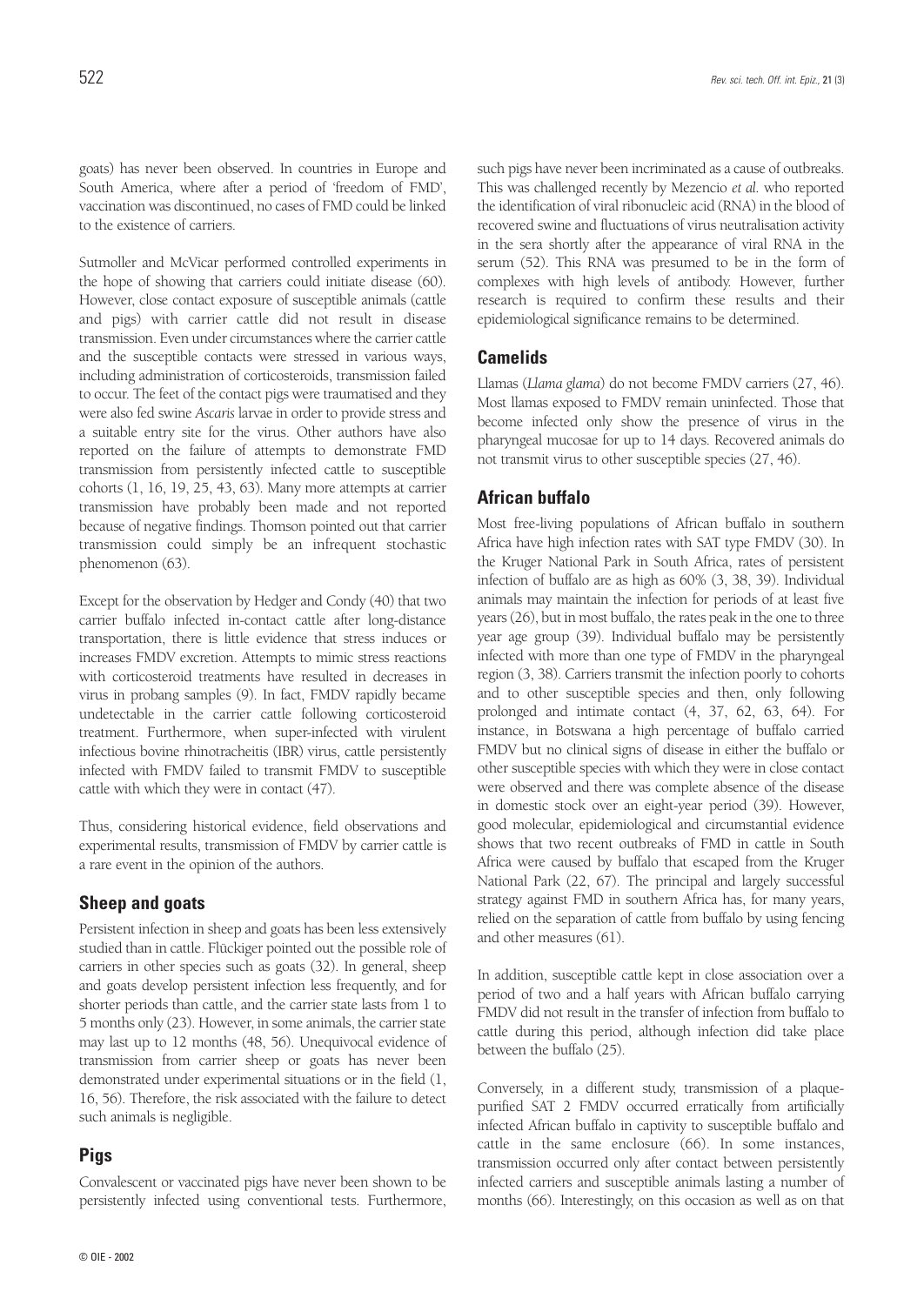reported by Dawe *et al.* (28), the cattle involved were cows, and male buffalo were present in the pens on both occasions. Most previous unsuccessful experiments designed to test transmission between buffalo and cattle did not involve bulls (35), and neither did transmission experiments between cattle (60).

Sexual transmission of the disease from carrier buffalo bulls to domestic cows was suggested by Bastos *et al.* (15). SAT type virus was isolated from both semen and from sheath washes from a naturally infected African buffalo. This was considered a persistent infection since the virus genotype had not recently been circulating in the buffalo herd. The virus in the sheath wash of the buffalo bull presumably originated from the mucosal epithelial tissues of the prepuce. It is peculiar that cattle herds, including bulls, seem to be involved in some of the historically reported incidents of carrier-associated outbreaks (33, 58). The possibility of sexual transmission by carrier animals is interesting to pursue, both in cattle and sheep, since this route would involve direct placement of potential infection onto mucosa with potential virus receptors or cells which might uptake virus-antibody complexes.

Limited, isolated groups of buffalo can maintain the virus circulating in the herds for many years (26). Given that few infected buffalo develop clinical signs, the dynamics of these infections are difficult to discern. However, various lines of evidence have led to the conclusion that most young buffalo become infected at two to six months of age, when maternal antibodies wane (63). By the time buffalo in endemic regions reach one year of age, most animals have high antibody levels to all three SAT virus types (63). In the acute stage of infection, young buffalo excrete these viruses in roughly the same quantities and by the same routes as do cattle and are therefore potentially highly infectious (35). Such 'childhood epizootics' (63) may keep the virus circulating in the buffalo herd and cause transmission of FMD from buffalo herds to other wildlife and domestic species (28, 29, 40, 63, 66).

The SAT type viruses have developed an intimate relationship with the African buffalo. Whether this relationship depends on the SAT type virus, on the African buffalo, or both, provides interesting speculation. It is also unknown whether the A, O and C serotypes would act like the SAT viruses in the African buffalo or whether the SAT viruses possess special characteristics that make them such 'good' carrier viruses in the buffalo in the sense that efficient transmission occurs in this species.

#### **Other wildlife**

Clinical and serological evidence clearly shows that several species of African antelope can become infected with FMD (2, 31, 38, 63). Viral persistence in antelope has only been reported in the kudu (*Tragelaphus strepticeros*) in which – after artificial infection – virus was detected for almost five months (38). In the same investigation, two wildebeest (*Connochaetus taurinus*) carried SAT 1 virus for 45 days after infection, but this was not confirmed in a subsequent study (2). Foot and mouth disease virus persistence for up to 57 days was found in sable antelope (*Hippotragus niger*) (31). Experimental studies have failed to provide evidence of viral persistence in impala (*Aepyceros melampus*) (2, 38) which is the most frequently affected species in southern Africa (63). In the opinion of the authors, wildlife is much more likely to spread FMDV in the clinical or sub-clinical state than as carriers.

Forman *et al.* studied the FMD-carrier state in three species of deer in the UK (34). Foot and mouth disease virus was seldom recovered from the oro-pharynx from red deer (*Cervus elaphus*) and roe deer (*Capreolus capreolus*) beyond 14 days postexposure. Fallow deer (*Dama dama*) carried the virus for a minimum of five weeks.

White-tailed deer (*Odocoileus virginianus*) in the United States of America (USA) carried FMDV regularly up to five weeks after exposure, but one deer showed virus in the oesophagealpharyngeal fluid as long as eleven weeks post-exposure (49).

### **Persistent infection and foot and mouth disease control**

Notions, such as 'vaccination masks the disease', 'vaccination keeps the disease amongst us', 'vaccination causes carriers,' or 'vaccination is not safe', that surround the vaccination and carrier issue today, originated some three decades ago when FMD control was based on mass vaccination campaigns using aqueous vaccines. However, at the time, the vaccines were of variable quality and were not always available when needed. Furthermore, there was limited control on their use and application. At the time, this resulted in low vaccination coverage and variable herd immunity. The policy served to maintain the epidemiological *status quo* and, at best, limited morbidity. This situation remains unchanged in large parts of the world.

In addition, a few outbreaks occurred in Europe that were associated either with poorly inactivated vaccine or with virus escapes from vaccine production plants (18). Furthermore, severe outbreaks in the west of France, mainly in pigs, seemed to be vaccine-related (44). However, in the Netherlands during the 40 years in which FMD vaccine was used (over 200 million doses), no such cases occurred. Current FMD vaccines are safe to use given the development of improved inactivants (12, 14) and proper safety testing and alone, they will not cause subclinical disease or carriers.

Vaccinated animals may become carriers when in contact with diseased livestock (50), but in the experience of the authors, vaccinated animals are unlikely to become carriers when exposed to the relatively small amounts of FMDV disseminated by fomites or people. Furthermore, vaccination suppresses the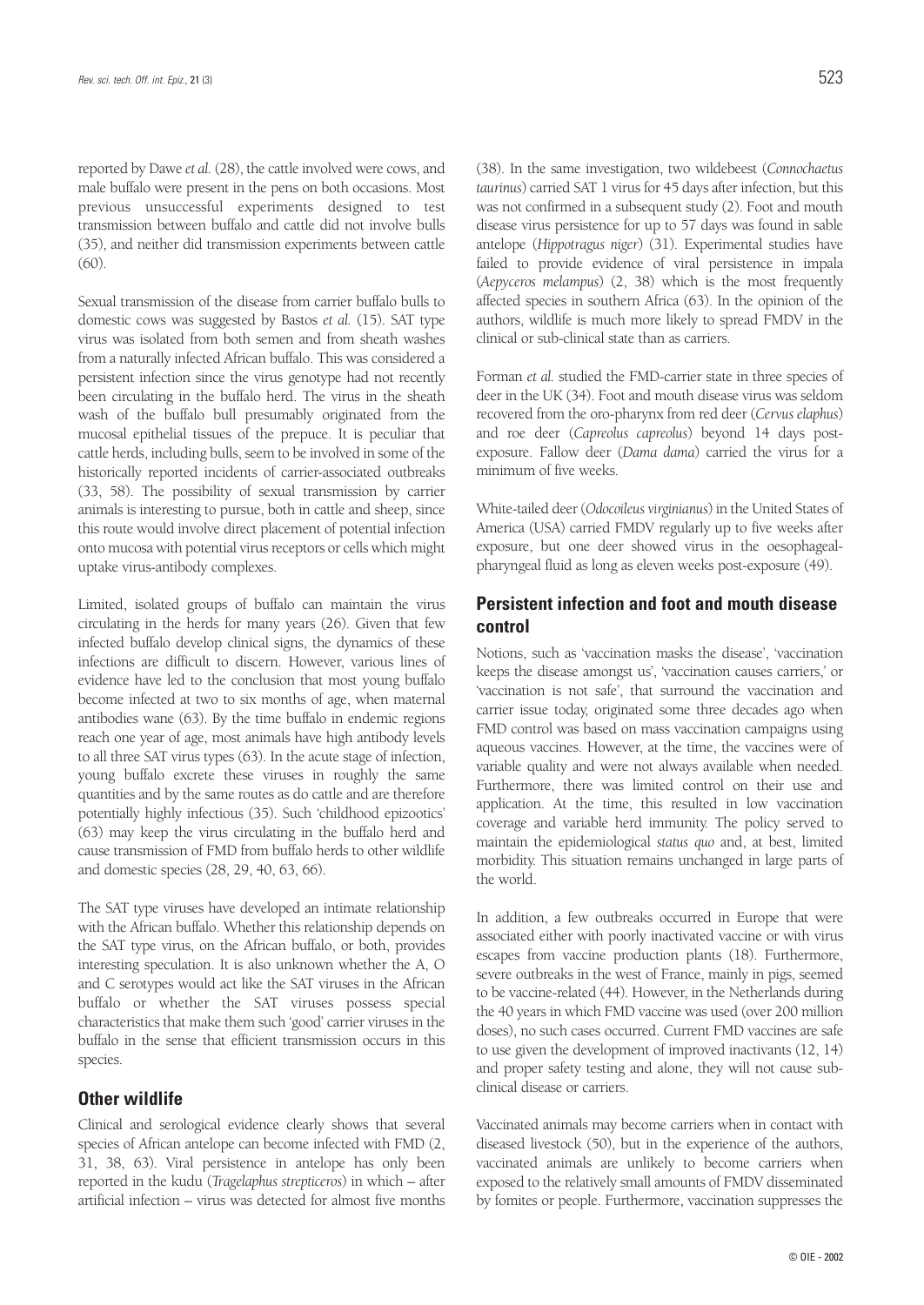When millions of cattle were systematically vaccinated with good quality vaccines, FMD disappeared in spite of a large sentinel population in the form of calves and unvaccinated sheep and pigs. A low number of carriers probably persisted, but those did not hamper eradication of the disease. When the Netherlands, in 1957, and later, other countries in Europe such as France and Germany, eradicated FMD by general vaccination of all the cattle (no other species were vaccinated), there were no further outbreaks that could be attributed to the existence of carriers.

The countries of the southern cone of South America (Argentina, south of Brazil, Chile and Uruguay) were also able to eradicate FMD by strategic and systematic vaccination of the cattle population only, without the slaughter of infected animals. These countries had large unvaccinated sheep populations in direct contact with the vaccinated cattle. However, after vaccination of the cattle was discontinued, the countries remained free of FMD for several years, without any indication that carriers played a role in perpetuating FMD infection either in vaccinated or unvaccinated cattle or in the susceptible sheep population.

During 2001 there was, however, increasing concern about the existence of high-risk zones where sporadic disease occurred in the northern part of the southern cone of South America, accompanied by illegal incursions of livestock from such zones. The introduction of infected animals from these zones destabilised the FMD situation in most of the southern cone of South America, leading to the loss of the FMD-free status of Argentina, Uruguay and the southern states of Brazil. After the re-introduction of FMD, Argentina commenced strategic vaccination of the cattle population, with the exception of Patagonia. The last notified outbreak occurred in the Cordoba Province in January 2002. Uruguay also successfully eradicated the disease by strategic vaccination and livestock movement controls in a short period (8). The last case in the southern states of Brazil occurred in July 2001.

In the opinion of the authors, the introduction of FMD into previously FMD-free zones was caused by the movement of clinically or sub-clinically infected animals and not by bovine carriers. The outbreaks which occurred in South America in 2001, as well as the introduction and spread of the disease in Europe, demonstrate the great importance of active surveillance and the weakness of the present reporting system.

## **Sub-clinical and persistent infection and trade regulations**

A response from the Institute for Animal Health/World Reference Laboratory for FMD to the Royal Society Inquiry into infectious disease of livestock states: 'The carrier state is the chief regulatory barrier to the use of vaccination against FMD' (9). Indeed, the notions that vaccine may mask the infection or that carriers maintain FMDV in a vaccinated population (45) have resulted in international trade restrictions that impose a heavy penalty on the use of vaccine in the form of import/export restrictions of animals and animal products (5, 6, 7).

In cases where stamping-out and serological surveillance are applied following an outbreak in a previously 'FMD-free country without vaccination', the FMD-free status can be regained three months after the last case is observed. The waiting period is also three months after the last vaccinated animal is slaughtered when stamping-out, serological surveillance and emergency vaccination are applied (53). This strategy was used in the Netherlands to control the recent FMD outbreak, but at tremendous cost. For a total of only 27 infected farms, a quarter of a million mostly healthy animals were killed with considerable social and economic consequences.

In a country that is FMD-free, but practises vaccination, 12 months after stamping-out of the last case are required to regain FMD-free status; vaccination, without stamping-out, results in a 24-month waiting period after the last case (53).

Since there is no cut-off point for the carrier state, the authors believe that these differences in waiting periods are unjustified. In the opinion of the authors, the length of the waiting period should be determined by the ability and capacity of the Veterinary Service of the country concerned to demonstrate, to the satisfaction of the international animal health community, the absence of FMDV infection in the country. The sooner the country or region shows the absence of viral activity, the earlier normal trade can be resumed. For instance, this can be achieved by post-outbreak surveillance using tests for nonstructural protein antibodies. This surveillance must be based on statistically sound population samples, keeping in mind the variability of the test sensitivity. Serological surveys carried out rapidly and efficiently would demonstrate to the international community the existence of well-organised Veterinary Services which take the eradication of FMD seriously. This approach is more flexible than the present extensive waiting periods and would allow ministries of agriculture and the livestock industry to select the options that produce the most desirable results with the least disruption of production systems and the lowest cost to the community.

The episodes in the UK and the Netherlands showed that because of sub-clinical infections, no trade in animals or animal products can occur without the risk of importing FMD. The risk of introduction of sub-clinical FMD into FMD-free countries can increase significantly, with the occurrence of large susceptible animal populations, changed agricultural practices, expansion of trade in live animals and animal movements, increased trade in animal products and greater mobility of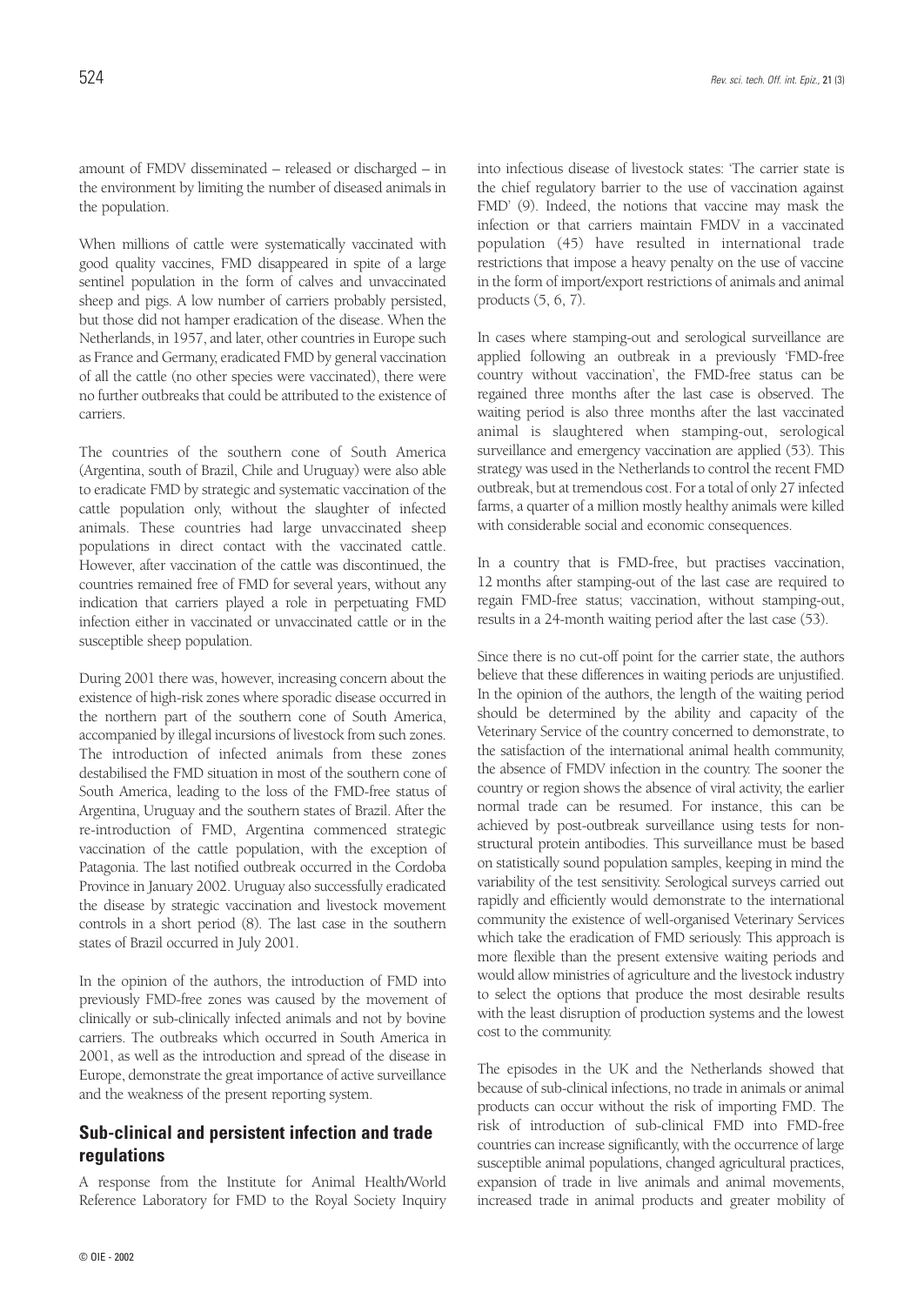people. Such changes in circumstances require the continuous vigilance of national and international authorities in the determination of altered risk for importation of FMD.

Risk assessments could indicate where and what actions may be taken to minimise the risk. Trade restrictions for vaccinated cattle populations to reduce the import risks must also be based on risk assessments. These must consider the possibilities that vaccination may mask the existence of disease, that there may be carriers in the population, that those carriers may pose a risk for FMD-free countries and that currently, vaccines and diagnostic tests are available to mitigate the risk.

#### ■

## **L'infection asymptomatique de fièvre aphteuse (infections subcliniques et porteurs) : conséquences pour la prophylaxie**

P. Sutmoller & R. Casas Olascoaga

#### **Résumé**

À la différence des animaux « porteurs » du virus de la fièvre aphteuse, les animaux ne présentant pas de signes cliniques apparents de cette maladie peuvent être extrêmement contagieux. Les infections subcliniques ont de graves implications pour la lutte contre la fièvre aphteuse car les animaux atteints sont susceptibles de répandre la maladie lorsqu'ils entrent en contact avec du bétail sensible. La récente propagation du virus de la fièvre aphteuse en Europe prouve que le commerce des animaux ou des produits d'origine animale constitue un risque potentiel pour les pays importateurs. Elle indique clairement que le paradigme « indemne de fièvre aphteuse où n'est pas pratiquée la vaccination » ne signifie pas nécessairement « dépourvu de risques ». Le risque d'introduction de fièvre aphteuse subclinique dans des pays indemnes peut être aggravé significativement par la présence de vastes populations d'animaux sensibles, la modification des pratiques agricoles, le développement du commerce des animaux vivants et des échanges d'animaux, l'accroissement du commerce des produits d'origine animale et la mobilité accrue des populations humaines. Face à cette évolution, il appartient aux autorités nationales et internationales de rester vigilantes pour apprécier toute évolution du risque de fièvre aphteuse à l'importation.

Quelques rapports historiques et des observations récentes en Afrique australe évoquent la possibilité d'une diffusion de la fièvre aphteuse par des bovins porteurs de virus au sein de troupeaux d'animaux sensibles. Ces rapports ont fortement influencé les politiques commerciales concernant la fièvre aphteuse et, par conséquent, les stratégies de prophylaxie et d'éradication de la maladie. Toutefois, d'autres indices recueillis sur le terrain vont à l'encontre de cette affirmation ; par ailleurs, aucune des expériences réalisées en conditions contrôlées n'a pu démontrer la capacité de ces porteurs de virus à déclencher la maladie. La vaccination systématique de millions de bovins avec des vaccins de qualité avait entraîné la disparition de la fièvre aphteuse, malgré une importante population sentinelle constituée de veaux, ainsi que d'ovins et de porcins non vaccinés. Parmi ces derniers, un certain nombre de porteurs de virus sont vraisemblablement passés entre les mailles du filet, sans pour autant compromettre l'éradication de la maladie.

Les politiques de vaccination et la réglementation du commerce doivent s'appuyer sur des évaluations des risques et prendre ces facteurs en considération.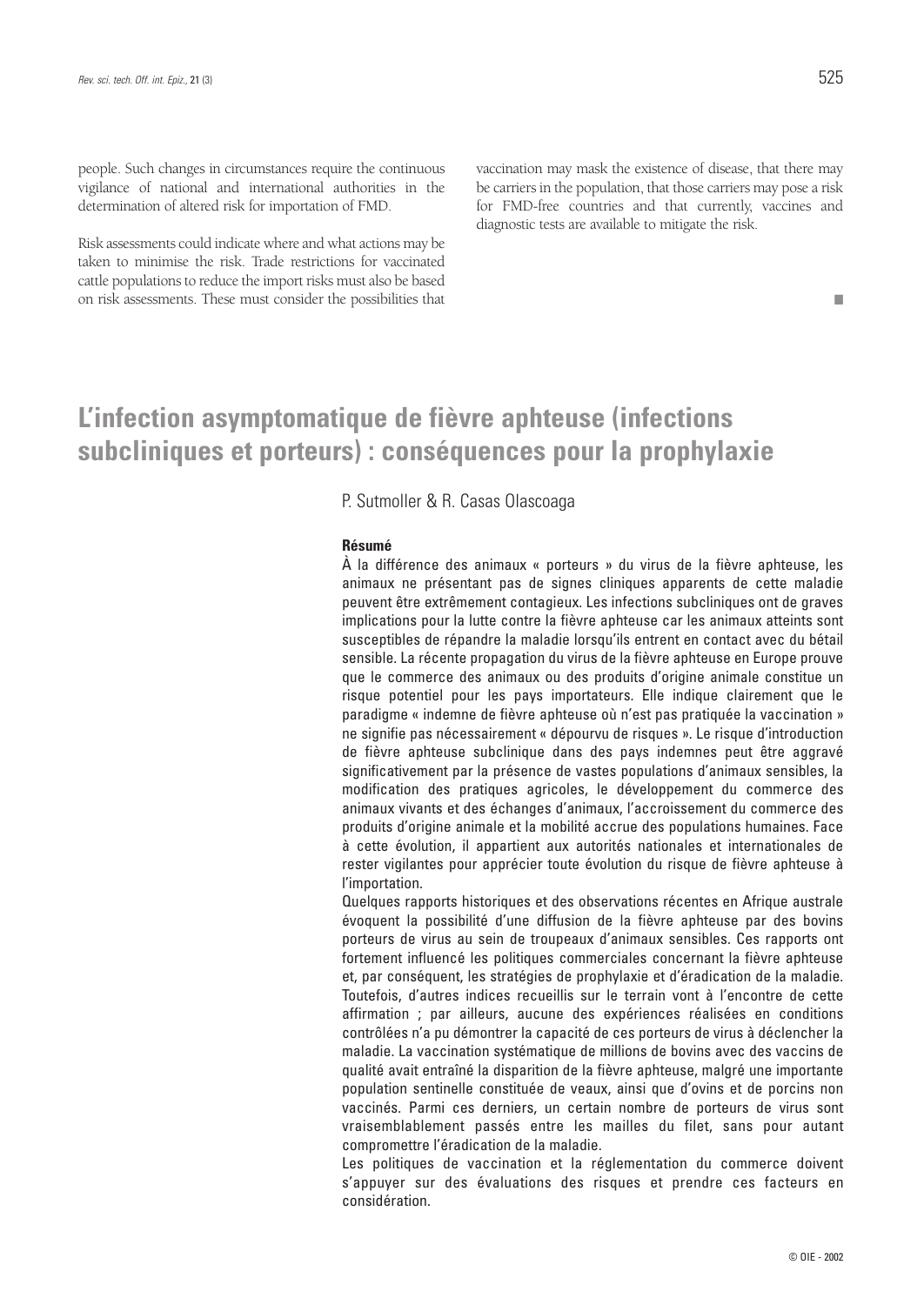#### **Mots-clés**

Échanges internationaux – Fièvre aphteuse – Infection subclinique – Mesures de prophylaxie – Porteurs de virus.

■

## **Consecuencias de los casos asintomáticos de fiebre aftosa (infecciones subclínicas y portadores) para el control de la enfermedad**

#### P. Sutmoller & R. Casas Olascoaga

#### **Resumen**

A diferencia de los "portadores", los animales con infección subclínica pueden ser extremadamente contagiosos. Las infecciones subclínicas suponen un gran problema para el control de la fiebre aftosa, pues esos animales pueden propagar muy fácilmente la enfermedad cuando entran en contacto con ganado susceptible. Como ponen de manifiesto los recientes episodios de dispersión del virus de la enfermedad por Europa, la presencia de animales con infección subclínica hace que el comercio de animales o productos de origen animal presente riesgos para los países importadores, lo que demuestra a las claras que el paradigma "libre de fiebre aftosa sin vacunación" no es sinónimo de "exento de riesgo". El riesgo de que ejemplares con infección subclínica introduzcan la fiebre aftosa en países libres de la enfermedad puede aumentar sensiblemente cuando hay grandes poblaciones de animales susceptibles, cambian los métodos de trabajo agrícola, se intensifican el comercio y el movimiento de animales vivos o sus derivados y se acrece la movilidad de las personas. La constante evolución de esos parámetros exige de las autoridades nacionales e internacionales una continua vigilancia para detectar cualquier alteración de los niveles de riesgo de importación de fiebre aftosa.

De algunos informes históricos y una serie de observaciones recientes en el sur de África se desprende que los bovinos portadores pueden transmitir la enfermedad a rebaños de ganado vacuno susceptible. Dichos informes han tenido una gran influencia en las restricciones comerciales ligadas al riesgo de fiebre aftosa, y por consiguiente en las estrategias de control y erradicación de la enfermedad. Pero hay otros datos obtenidos sobre el terreno que no avalan esas suposiciones, y en varios experimentos controlados no pudo obtenerse prueba alguna de que los portadores sean capaces de inducir la enfermedad. Cuando se administraron sistemáticamente vacunas de buena calidad a millones de cabezas de ganado, la fiebre aftosa desapareció pese a la existencia de una gran población de animales testigo compuesta por terneros y ovinos y porcinos no vacunados. Aunque es muy probable que subsistieran unos pocos portadores, ello no impidió la erradicación de la enfermedad.

Las políticas de vacunación y las normas comerciales deben basarse en evaluaciones de riesgos que tengan en cuenta los factores aquí enumerados.

#### **Palabras clave**

■

Fiebre aftosa – Infección subclínica – Intercambios internacionales – Medidas de control – Portadores.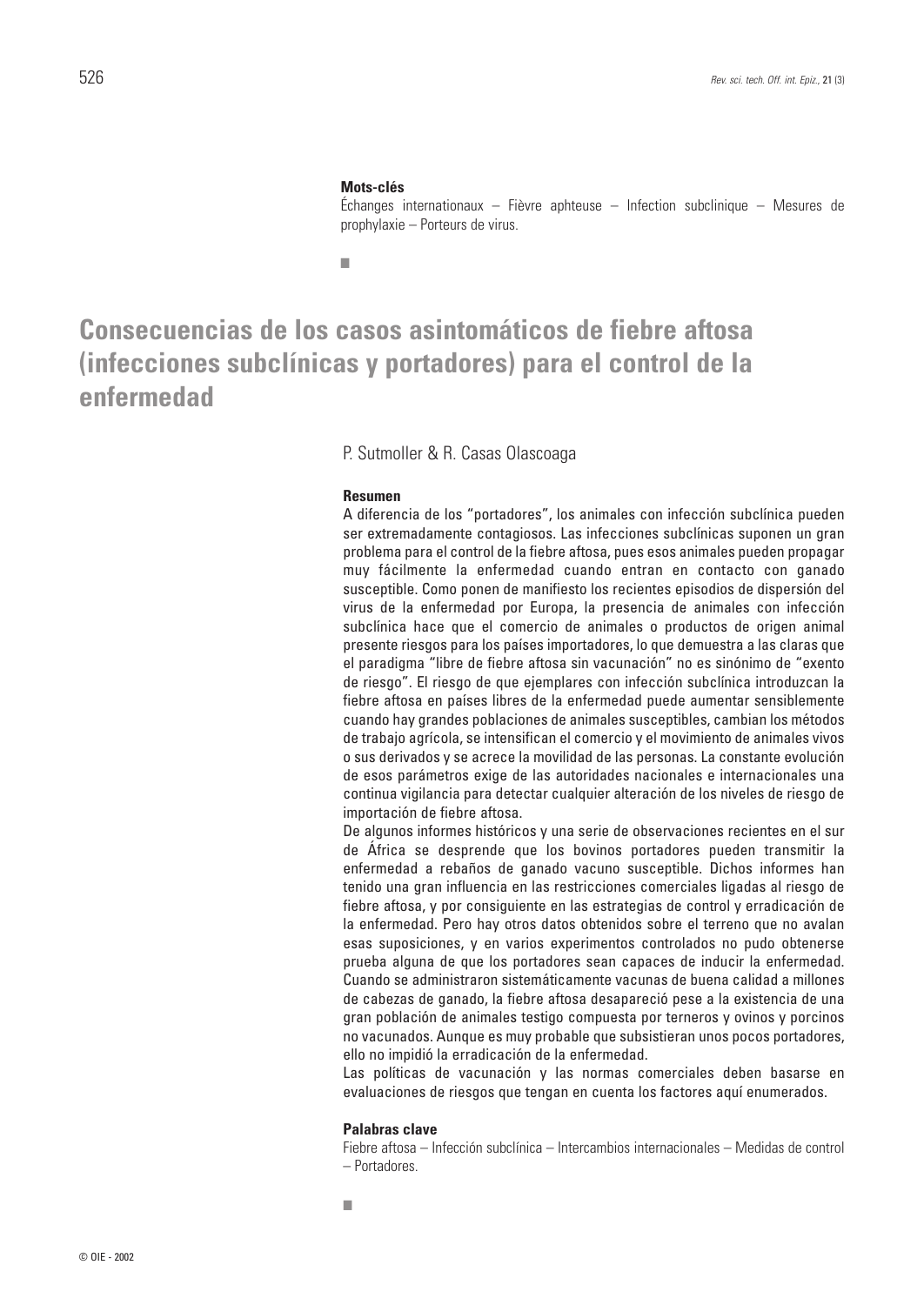## References

- 1. Anderson E.C., Doughty W.J. & Anderson J. (1974). The effect of repeated vaccination in an enzootic foot-and-mouth disease area on the incidence of virus carrier cattle. *J. Hyg. (Camb.)*, **73**, 229-235.
- 2. Anderson E.C., Anderson J., Doughty W.J. & Drevmo S. (1975). – The pathogenity of bovine strains of foot and mouth disease virus for impala and wildebeest. *J. Wildl. Dis.*, **11**, 248- 255.
- 3. Anderson E.C., Doughty W.J. & Anderson J. (1976). The role of sheep and goats in the epizootiology of foot-and-mouth disease in Kenya. *J. Hyg. (Camb.)*, **76**, 395-402.
- 4. Anderson E.C., Doughty W.J., Andreson J. & Paling R. (1979). – The pathogenesis of foot-and-mouth disease in the African buffalo (*Syncerus caffer*) and the role of this species in the epidemiology of the disease in Kenya. *J. comp. Pathol.*, **89**, 541-549.
- 5. Anon. (2001). College van Beroep voor het Bedrijfsleven 's-Gravenhage. ELRO nummer: AB1986 Zaaknr. AWB 01/343. ELRO, The Hague.
- 6. Anon. (2001). Department for Environment, Food and Rural Affairs (DEFRA). Vaccination against foot and mouth disease: the Science, 1 p. (http://www.defra.gov.uk/ footandmouth/vaccination/science.htm accessed on 5 September 2002).
- 7. Anon. (2001). Department for Environment, Food and Rural Affairs (DEFRA). Vaccination against foot and mouth disease: Facts, 2 pp. (http://www.defra.gov.uk/footandmouth/ vaccination/media.htm accessed on 5 September 2002).
- 8. Anon. (2002). Uruguay foot and mouth disease report, 22 March. Dirección General de Servicios Ganaderos, Ministerio de Ganadería, Agricultura y Pesca, Montevideo, 10 pp.
- 9. Anon. (2002). Infectious diseases in livestock. Policy document 15/02, July. Royal Society, London, 40 pp.
- 10. Augé de Mello P., Honigman M.N. & Fernandes M.V. (1966). – Survival in cattle of modified foot-and-mouth virus. *In* 5th Congreso Panamericano de Medicina Veterinaria y Zootecnia, 18-24 September, Caracas, Venezuela. *Bull. Off. int. Epiz.*, **65** (11-12), 2091-2106.
- 11. Augé de Mello P., Honigman M.N., Fernandes M.V. & Gomes I. (1970). – Further information on the survival of modified foot and mouth disease virus in cattle. *Bull. Off. int. Epiz.*, **73**, 489-505.
- 12. Bahnemann H.G. (1975). Binary ethylenimine as an inactivant for foot-and-mouth disease and its application for vaccines production. *Arch. Virol.*, **47** (1), 47-56.
- 13. Barnett P.V. & Cox S.J. (1999). The role of small ruminants in the epidemiology and transmission of foot-and-mouth disease. *Vet. J.*, **158**, 6-13.
- 14. Barteling S.J. & Woortmeijer R. (1984). Formaldehyde inactivation of foot-and-mouth disease virus. Conditions for the preparation of safe vaccine. *Arch. Virol.*, **80**, 103.
- 15. Bastos A.D.S., Bertschinger H.Y.J., Cordel C., Van de Vuuren W.J., Keet D., Bengis R.G., Grobler D.G. & Thomson G.R. (1999). – Possibility of sexual transmission of foot-andmouth disease from African buffalo to cattle. *Vet. Rec.*, **145** (3), 77-79.
- 16. Bauer K., Müller H. & Eissner G. (1977). Investigations on the epidemiological significance of animals permanently shedding the foot-and-mouth virus. *Berl. Münch. tierarztl. Wochenschr.*, **90**, 1-5.
- 17. Beard C.W. & Mason P. (2000). Genetic determinants of altered virulence of Taiwanese foot-and-mouth disease virus. *J. Virol.*, **74** (2), 987-991.
- 18. Beck E. & Strohmaier K. (1987). Subtyping of European foot-and-mouth disease virus strains by nucleotide sequence determination. *J. Virol.*, **61**, 1621-1629.
- 19. Bekkum J.G. van, Frenkel H.S., Frederiks H.H.J. & Frenkel S. (1959). – Observations on the carrier state of cattle exposed to foot-and-mouth disease virus. *Tijdschr. Diergeneeskd.*, **84**, 1159-1164.
- 20. Bouma A. & Dekker A. (2002). MKZ bij (vlees)kalveren: kliniek en virusspreiding. Een casestudy. *Tijdschr. Diergeneeskd.*, **127** (3), 83-84.
- 21. Brooksby J.B. (1966). Standards for modified strain vaccines in foot-and-mouth disease. *Bull. Off. int. Epiz.,* **65** (11-12), 1941-1947.
- 22. Brückner G.K., Vosloo W., Du Plessis B.J.A., Kloeck P.E.L.G., Connoway L., Ekron M.D., Weaver D.B., Dickason C.J., Schreuder F.J., Marais T. & Mogajane M.E. (2002). - Foot and mouth disease: the experience of South Africa. *In* Foot and mouth disease: facing the new dilemmas (G.R. Thomson, ed.). *Rev. sci. tech. Off. int. Epiz.*, **21** (3), 751-764.
- 23. Burrows R. (1968). The persistence of foot-and-mouth disease in sheep. *J. Hyg. (Camb.)*, **66** (4), 633-640.
- 24. Casas Olascoaga R., Gomes I., Rosenberg F.J., Auge de Mello P., Astudillo V. & Magallanes N. (1999). – Fiebre aftosa. Editora Atheneu, São Paulo, 458 pp.
- 25. Condy J.B. & Hedger R.S. (1974). The survival of foot-andmouth disease virus in African buffalo with non-transference of infection to domestic cattle. *Res. vet. Sci.*, **16**, 182-185.
- 26. Condy J.B., Hedger R.S., Hamblin C. & Barnett I.T.R. (1985). – The duration of the foot-and-mouth disease virus carrier state in African buffalo (i) in the individual animal and (ii) in a free-living herd. *Comp. Immunol. Microbiol. infect. Dis.*, **8**, 257-265.
- 27. David M., Torres A., Mebus C., Carrillo B., Schudel A.A., Fondevila N., Blanco Viera J. & Marcovecchio F. (1993). – Further studies on foot and mouth disease virus in the llama (*Llama glama*). *In* Proc. Annual Meeting of the United States Animal Health Association (USAHA), 25 October, Las Vegas, Nevada. USAHA, Richmond, Virginia, 280-285.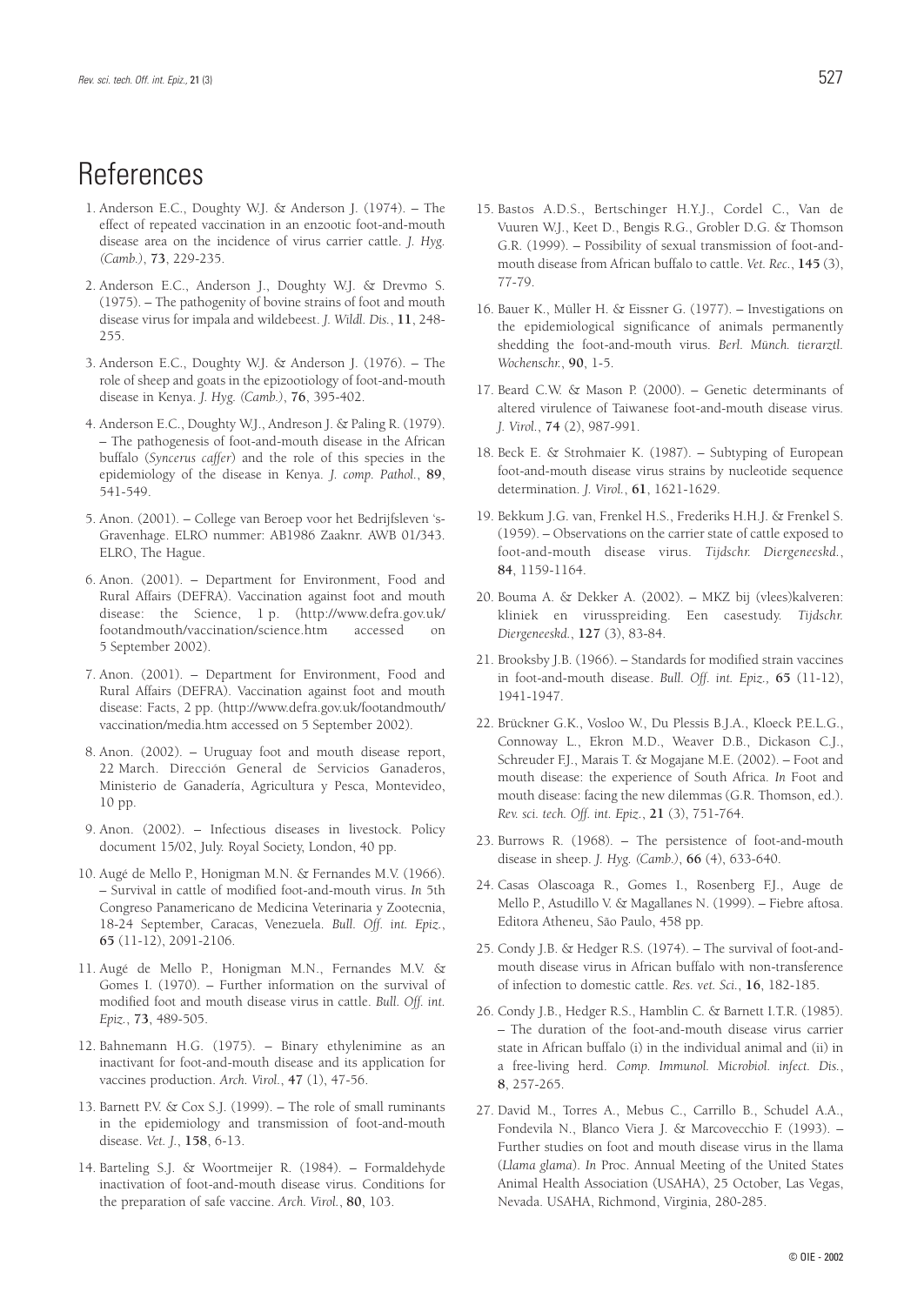- 28. Dawe P.S., Sørensen K., Ferris N.P., Barnett I.T.R., Armstrong R.M. & Knowles N.J. (1994). – Experimental transmission of foot-and-mouth disease virus from carrier African buffalo (*Syncerus caffer*) to cattle in Zimbabwe. *Vet. Rec.*, **134**, 211-215.
- 29. Dawe P.S., Flanagan F.O., Madekurozwa R.L., Sørensen K.J., Anderson E.C., Foggin C.M., Ferris N.P. & Knowles N.J. (1994). – Natural transmission of foot-and-mouth disease virus from African buffalo (*Syncerus caffer*) to cattle in a wildlife area of Zimbabwe. *Vet. Rec.*, **134**, 230-232.
- 30. Esterhuysen J.J., Thomson G.R., Flamand J.R.B. & Bengis R.G. (1995). – Buffalo in the northern Natal game parks show no serological evidence of infection with foot and mouth disease virus. *Onderstepoort J. vet. Res.*, **52**, 63-66.
- 31. Ferris N.P., Condy J.B., Barnett I.T.R. & Armstrong R.M. (1989). – Experimental infection of eland (*Taurotragus oryx*), sable antelope (*Ozanna grandicomis*) and buffalo (*Syncerus caffer*) with foot-and-mouth disease virus. *J. comp. Pathol.*, **101**, 307-316.
- 32. Flückiger G. (1934). La lutte moderne contre la fièvre aphteuse. *In* Proc. 12th Intern. Vet. Congress, New York, **2**, 101-115.
- 33. Fogedby E. (1963). Review of epizootiology and control of foot-and-mouth disease in Europe 1937-1961. European Commission for the Control of Foot-and-Mouth Disease, Food and Agriculture Organization, Rome, 108 pp.
- 34. Forman A.J., Gibbs E.P.J., Baber D.J., Herniman K.A.J. & Barnett I.T. (1974). – Studies with foot and mouth disease virus in British deer (red, fallow and roe). II: Recovery of virus and serological response. *J. comp. Pathol.*, **84**, 221-228.
- 35. Gainaru M.D., Thomson G.R., Bengis R.G., Esterhuysen J.J., Bruce W. & Pini A. (1986). – Foot and mouth disease and the African buffalo (*Syncerus caffer*). II: Virus transmission and excretion during acute infection. *Onderstepoort J. vet. Res.*, **53**, 75-85.
- 36. Gibbens J.C., Sharpe C.E., Wilesmith J.W., Mansle L.M., Michalopoulou E., Ryan J.B.M. & Hudson M. (2001). – Descriptive epidemiology of the 2001 foot-and-mouth disease epidemic in Great Britain: the first five months. *Vet. Rec.*, **149**, 729-743.
- 37. Hedger R.S. (1970). Observations on the carrier state and related antibody titres during an outbreak of foot-and-mouth disease. *J. Hyg. (Camb.)*, **68**, 53-60.
- 38. Hedger R.S. (1972). Foot-and-mouth disease and the African buffalo (*Syncerus caffer*). *J. comp. Pathol.*, **82**, 19-28.
- 39. Hedger R.S. (1976). Foot and mouth disease in wildlife with particular reference to the African buffalo (*Syncerus caffer*). *In* Wildlife Diseases (A. Page, ed.). New York, Plenum, 235-244.
- 40. Hedger R.S. & Condy J.B. (1985). Transmission of foot-andmouth disease from African buffalo virus carriers to bovines. *Vet. Rec.*, **31**, 205.
- 41. Henderson W.M. (1985). A personal history of the testing of foot-and-mouth disease vaccines in cattle. The Massey-Ferguson papers. Massey-Ferguson (UK), Ltd, Birmingham, 55 pp.
- 42. Holzhauer M., Verhoeff J. & Wuijckhuise L.A. (2001). De klinische verschijnselen van mond en klauwzeer bij de eerste bevestigde gevallen op vijf bedrijven in Nederlands. *Tijdschr. Diergeneeskd.*, **126** (8), 282-285.
- 43. Kaaden O.R., Eissner G., Dietschold B. & Böhm H.O. (1972). – Further studies on the FMD carrier state in cattle, including investigations in the field. *In* Report of the Session of the Research Group of the Standing Technical Committee of the European Commision for the Control of Foot-and-Mouth Disease. Food and Agriculture Organization, Rome, 136-138.
- 44. King A.M.Q., Underwood B.O., McCahon D., Newman J.W.I. & Brown F. (1981). – Biochemical identification of viruses causing the 1981 outbreaks of foot-and-mouth disease in the UK. *Nature*, **293**, 479-480.
- 45. King D. (2001). Foot and mouth vaccination is not the answer. UK Government Chief Scientific Advisor. *Daily Telegraph*, 21 September (www.news.telegraph.co.uk. accessed on 5 September 2002).
- 46. Lubroth J., Yedloutschnig R.J., Culhane V.K. & Mikiciuk P.E. (1990). – Foot and mouth disease virus in the llama (*Lama glama*): diagnosis, transmission and susceptibility. *J. vet. diagn. Invest.*, **2**, 197-203.
- 47. McVicar J.W. (1977). The pathobiology of foot and mouth disease in cattle. A review. *Bol. Cent. panam. Fiebre aftosa*, **26**, 9-14.
- 48. McVicar J.W. & Sutmoller P. (1968). Sheep and goats as foot-and-mouth disease carriers. *Proc. U.S. Livest. Sanit. Assoc.*, **72**, 400-406.
- 49. McVicar J.W., Sutmoller P., Ferris D.H. & Campbell C.H. (1974). – Foot and mouth disease in white-tailed deer: clinical signs and transmission in the laboratory. *In* Proc. 87th Annual Meeting of the United States Animal Health Association (USAHA), 13-18 October, Roanoke, Virginia. USAHA, Richmond, Virginia, 169-180.
- 50. McVicar J.W. & Sutmoller P. (1976). Growth of foot-andmouth disease virus in the upper respiratory tract of nonimmunized, vaccinated and recovered cattle after intranasal inoculation. *J. Hyg. (Camb.)*, **76**, 467-481.
- 51. Martin S.W., Meek A.H. & Willeberg P. (1987). Veterinary epidemiology: principles and methods. Iowa State University Press, Ames, Iowa, 356 pp.
- 52. Mezencio J.M.S., Babcock G.D., Kramer E. & Brown F. (1999). – Evidence for the persistence of foot-and-mouth disease virus in pigs. *Vet. J.*, **157**, 213-217.
- 53. Office International des Epizooties (OIE) (2001). Foot and mouth disease, Chapter 2.1.1. *In* International animal health code: mammals, birds and bees, 10th Ed. OIE, Paris, 63-75.
- 54. Parisi J.M., Costa Giomi M.P., Grigera P., Augé de Mello P., Bergmann I.E., La Torre J.L. & Scodeller E.A. (1985). – Biochemical characterization of an aphthovirus type  $O<sub>1</sub>$  strain Campos attenuated for cattle by serial passages in chicken embryos. *Virology*, **147**, 61-71.
- 55. Salt J.S. (1993). The carrier state in foot and mouth disease: an immunological review. *Br. vet. J.*, **149**, 207-223.